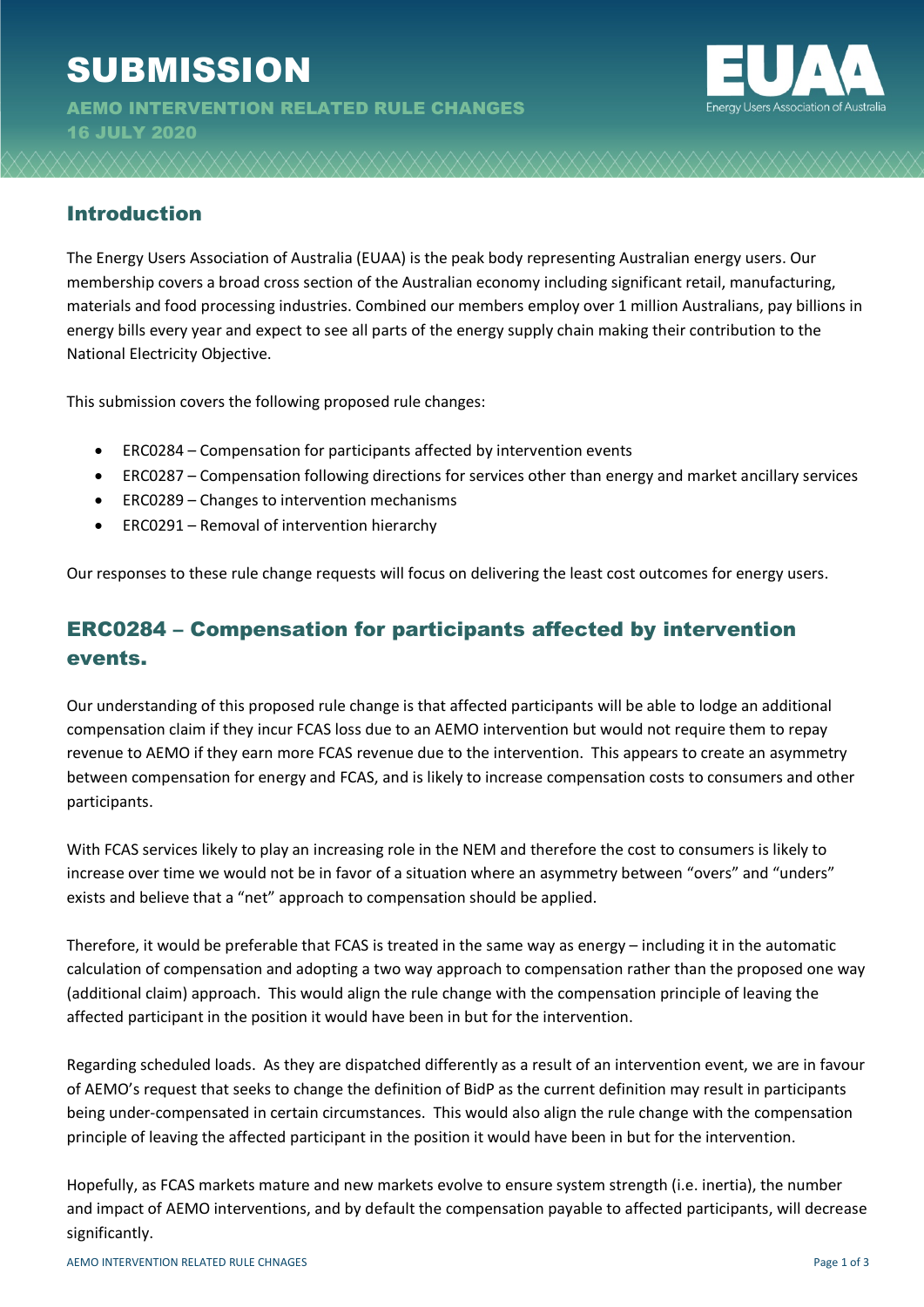

## ERC0287 – Compensation following directions for services other than energy and market ancillary services.

Our understanding of this rule change request is that AEMO considers the current two-step process to result in an unnecessary delay in finalising compensation. It proposes an alternative one-step process, where the Fair Payment Price (FPP) and additional compensation can be determined at the same time, improving the administrative efficiency of the compensation process. It also proposes to enable AEMO, rather than an independent expert, to deal with some claims in house.

We are in favour of greater efficiency in this process, and are not opposed to AEMO dealing with some claims inhouse but would note that this should be accompanied by an appropriate level of transparency so that consumers have confidence that they are only paying for the benefits delivered and that the procurement of services has been done on a least cost basis.

#### ERC0289 – Changes to intervention mechanisms

It is our understanding that this draft rule removes the mandatory restrictions framework which will address the current difficulty in accurately estimating demand reduction, which in turn increases the risk of delivering unintended pricing outcomes and increased costs to consumers. By removing the framework, it will allow the market to operate normally and, as we understand it, will deliver more efficient price outcomes and avoid higher costs to consumers

We also understand this rule change will remove the obligation for AEMO to counteract during an intervention and will help reduce costs to consumers while clarifying the basis for affected participant compensation cost recovery following activation of RERT, thus providing greater certainty by formalising the basis on which AEMO currently apportions and recovers these costs.

We are advised this rule formalises AEMO's current practice so will not change costs to consumers.

Given these rule changes are designed to help AEMO minimise the costs associated with an intervention, we are fully supportive.

### ERC0291 – Removal of intervention hierarchy

Currently the National Electricity Rules require that, in times of "supply scarcity", after dispatching all valid bids and offers, AEMO must use reasonable endeavours to first activate or dispatch the RERT and then, if necessary, issue either directions or instructions. We understand that AEMO considers that the existing clause does not allow them the greatest flexibility to intervene in a way that minimises expected costs. AEMO also considers the existing hierarchy limits its ability to intervene in a way that maximises anticipated effectiveness by reducing the number of options available to AEMO.

Our understanding is that this proposed rule removes the existing hierarchy of interventions requirement to use RERT prior to directing or instructing and replaces it with a more flexible requirement for AEMO to select the intervention mechanism, or combination of intervention mechanisms, that are effective at addressing the need to intervene while also minimising direct and indirect costs.